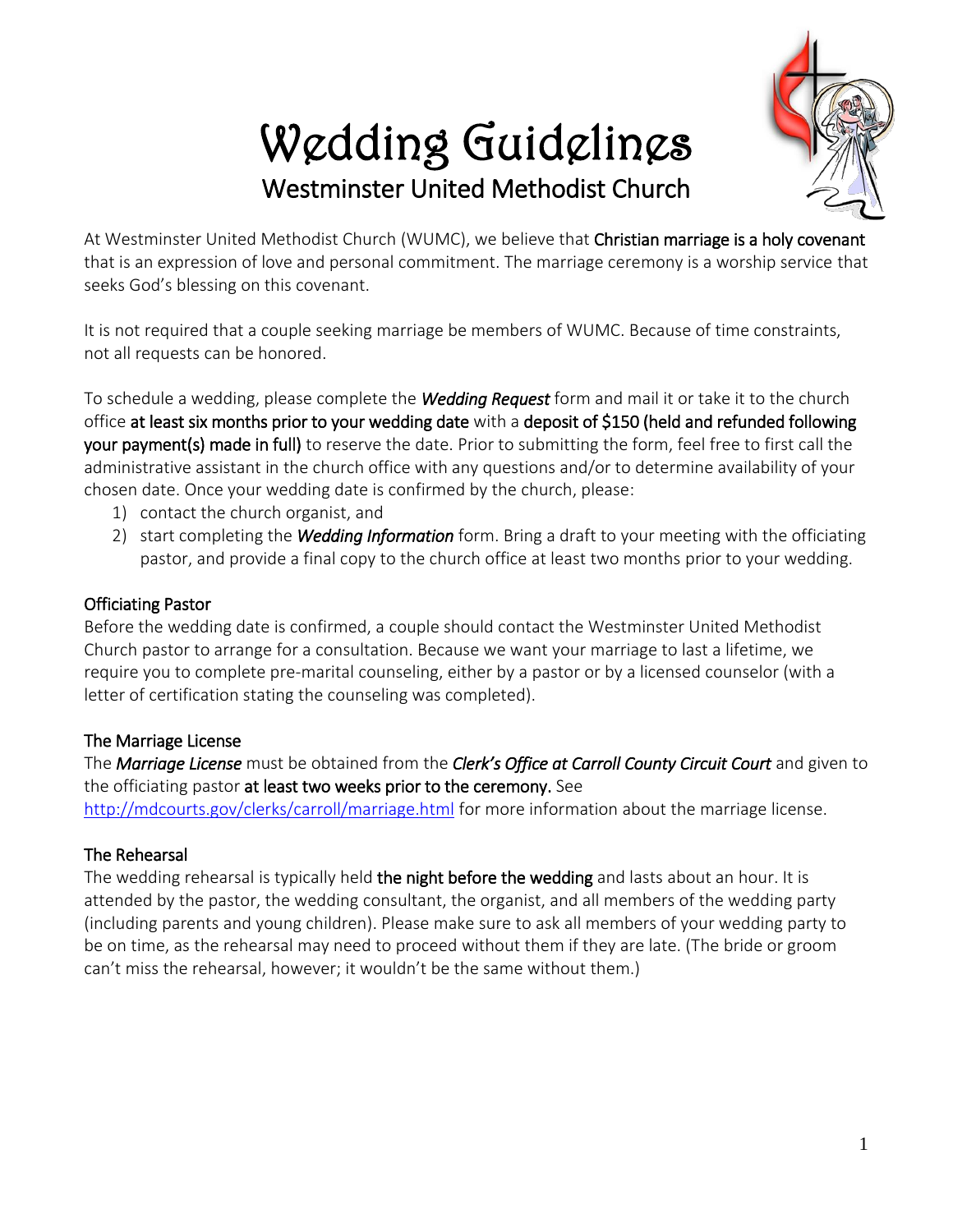## The Ceremony

The couple will be invited to select portions of the ceremony in consultation with the pastor. Any additional readings, etc., must be submitted to and approved by the pastor at least a month in advance of the ceremony. The pastor will create the order of worship. Children are welcome to participate in the ceremony, provided that everyone understands that they are children and may require extra attention and understanding. Please ask that all family members and members of the wedding party plan to arrive at least a half hour ahead of time in case of unanticipated problems with transportation.

## Our Facilities

The seating capacity in the sanctuary is 450. The length of the center aisle is 60'. To prevent damage to the carpet, no rice, confetti, flower petals or bird seed may be thrown in the building. Outside, only bubbles may be used. Due to safety reasons, aisle runners are not permitted. Because they are a tripping hazard, hard to unroll and keep straight, and hence unattractive, aisle runners are not permitted. A chapel, accommodating 25 people, with a piano, is also available for weddings. Dressing rooms for the bride and groom and their attendants are available. Alcohol and illegal drugs are not permitted on church property, either inside or outside. Smoking is not permitted by anyone inside the building.

## Music

Music should serve to enhance the consciousness of God's presence, both in the minds of those who witness and those who participate in the service. In addition to the organ, there is a grand piano and a Clavinova in the sanctuary. The church organist should be asked first to play. (The use of any other organist must be approved by our church organist.) It is the couple's responsibility to contact the organist, well in advance of the wedding date, to discuss choice of wedding music. The organist or pastor can provide names of capable soloists and instrumentalists, if desired. If the sound system is needed for playing recorded music on CDs, the wedding consultant should be advised of this, as a trained sound system operator may be needed (for an additional fee).

#### The Wedding Consultant

The Wedding Consultants at Westminster UMC take pride in the appearance of the ceremony and the details involved in the planning process. One of the consultants will attend the rehearsal and the marriage ceremony. Prior to the marriage, the consultant is available to assist with details such as candles, flowers, and other decorations. Due to the nature of planning a worshipful wedding at WUMC, we do not plan wedding ceremonies with outside wedding coordinators, or with family members or friends as a substitute for the bride/groom. It is the couple's responsibility to maintain contact with the Wedding Consultant during the months leading up to the wedding.

#### Flowers

Flowers may be placed on the altar table (30" x 60") and/or in the narthex (two 12"x 12" tables). As the church has a plant-free and flower-free policy for Sunday worship (so that no one is excluded from worship due to allergies), artificial plants or flowers are preferred. When engaging a florist, be sure your florist coordinates delivery with the church, well in advance of your ceremony. Before leaving the premises, please remove flowers and other items you brought with you, or they will be discarded.

#### Candles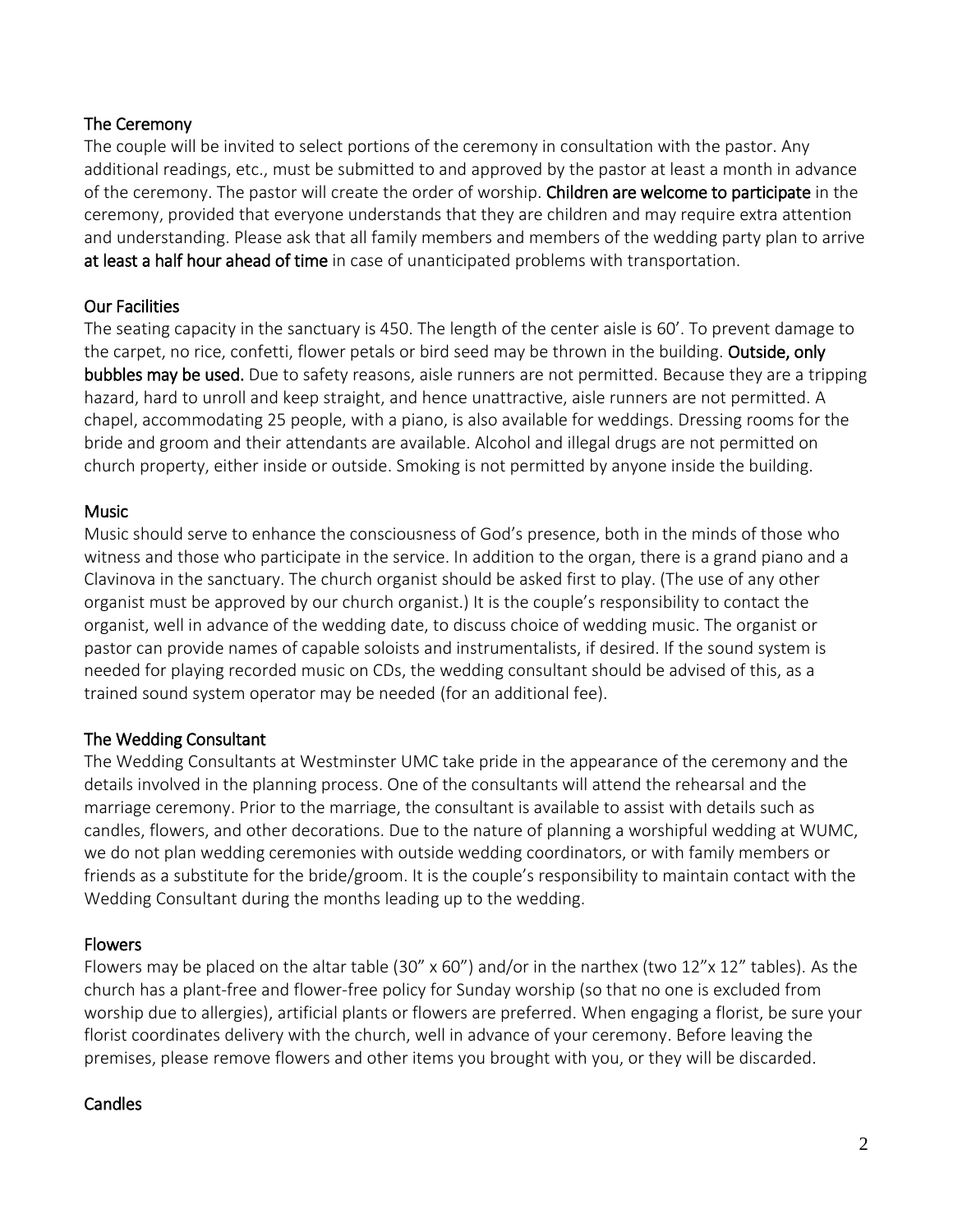The candle choices supplied by the church are:

- 1) Two large candles on the altar (which we use for Sunday services), either brass or pewter, or
- 2) Two free standing black wrought iron candelabras with 7 candles each that are placed on either side of the altar (this is usually the choice for weddings).

#### Additional Candles and Symbols

- 1) If desired, a couple may supply their own Unity candle with two side candles and a holder. These will be placed on the altar. An example of how this might happen is that the mothers of the bride and groom come forward before the wedding procession begins and light the two side candles. During the service, the couple will light the Unity candle from the two side candles (so they must be easily removable from the holder).
- 2) Other creative symbols of your union may be used in place of a Unity candle and should be discussed with the pastor. These can include such things as a hand joining ceremony, braiding a common rope, or mixing colored sand.

#### Photography

No flash pictures may be taken in the sanctuary during the wedding ceremony, except during the processional and recessional. Pictures without flash may be taken during the ceremony from the balcony, provided the photographer is discreet and unobtrusive. Remember, your wedding ceremony is not just an opportunity for pictures; it is a worship service in which you stand before God and pledge your lives to one another. *Your photographer should not become the center of attention on your special day*. Flash photographs may be taken of the wedding party, families, and friends after the worship service is over. If you would like the pastor to be in your photographs, please let the pastor and photographer know ahead of time and kindly take the pastor's photo with the couple soon after the service. Existing-light videography should be done very discreetly from a fixed tripod, either in the balcony or behind the pulpit or lectern. It is the responsibility of the families to advise photographers and guests of these guidelines in order to avoid embarrassment or misunderstanding.

#### Church Addresses

The physical address of the main church building for invitations is 165 E. Main Street (or the intersection of E. Main and Center Streets), Westminster, MD 21157. The church's mailing address, and the location of the church offices, is 162 E. Main Street (across Main Street from the main church building.)

#### **Bulletin**

If a bulletin is desired, it may be prepared by the couple or by the church. The pastor can assist with wording and the order of the service. If the bulletin is prepared by the church, there will be a cost for this service. If you want to purchase your own bulletin covers, you may do so. Please bring them to the church office, along with the content for the bulletin, to the church office no later than two weeks prior to the ceremony. If the bulletin is prepared by the couple, it should be approved by the pastor prior to completion.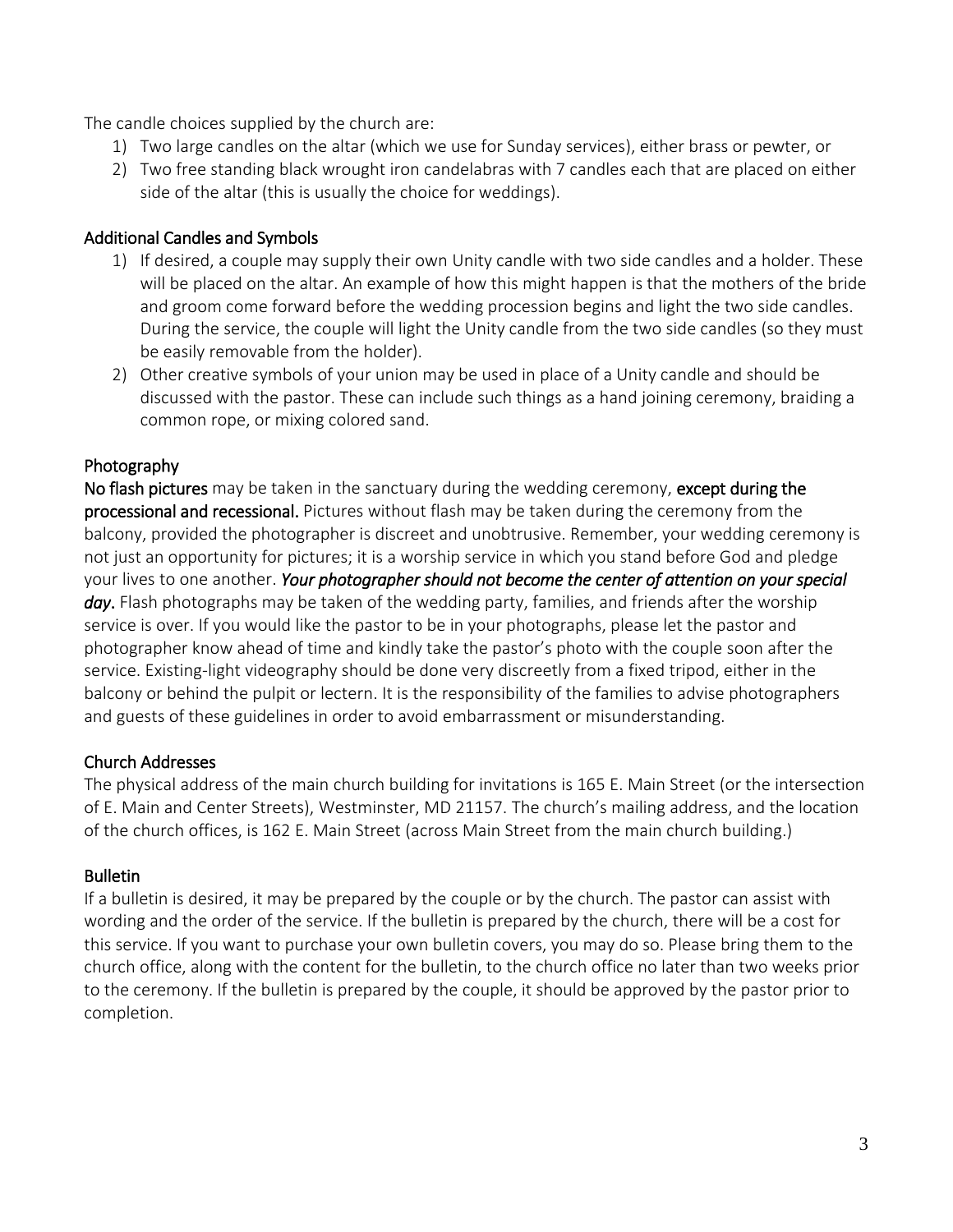## Reception

Our social hall, Jubilee Hall, is available for receptions. The seating capacity is 225. A caterer may be hired – the church does not provide catering services. The couple is responsible for breakage or damage to equipment. Again, alcohol and smoking are not permitted. If Jubilee Hall is reserved, the couple is responsible for contacting the WUMC Kitchen Coordinator.

## Custodial Services

It is critical that following a wedding the sanctuary and other areas of the church building be cleaned and made ready for worship services and other activities. Custodial services for all necessary preparations and clean-up are included in the fee schedule and may not be waived.

## Required Fees

*Fees are due two months prior to the wedding*. The basic fee for non-church members includes use of the building for the rehearsal and ceremony, the pastor, the wedding coordinator, the organist, and the custodian. The fees should be paid by checks made out directly to each individual and given to the officiating pastor at your premarital counseling session or consultation*.* On rare occasions, the pastor may adjust the fees.

\$150 deposit is due at the time you reserve the church for your wedding. This deposit will be returned to you upon payment in full of all associated fees and honorariums.

If you are a WUMC or Union Street United Methodist church member, you are only charged for the organist, wedding consultant, custodian, and bulletin fees. You are not charged fees for the building, ceremony, or pastor, as it is assumed that you are already supporting your church. However, if you wish, you may make additional gifts to the glory of God and in honor of your marriage, paid by check made payable to *Westminster United Methodist Church.*

*Fee schedule is found on the next page…*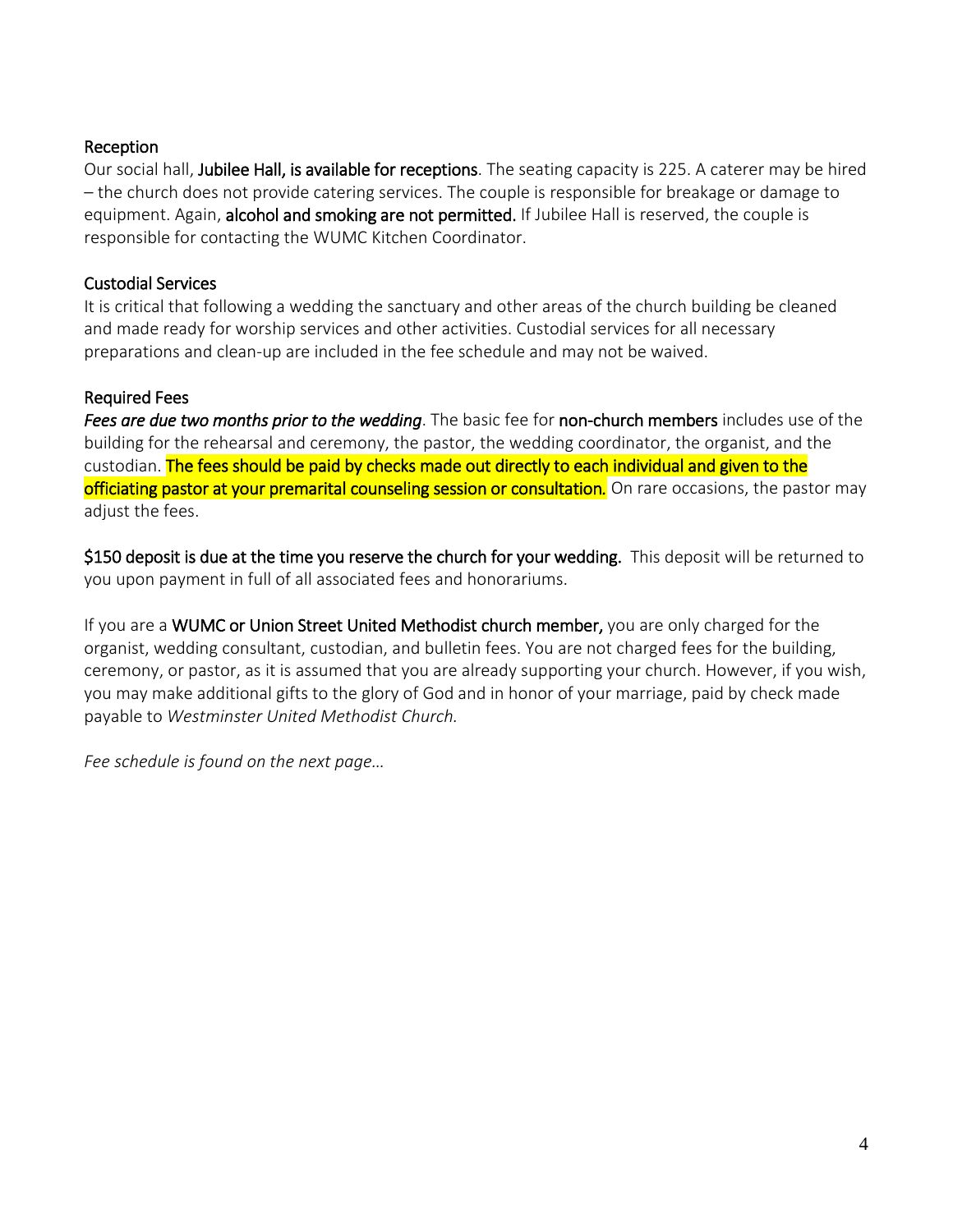Paid Date

# Basic fees for non-church members:

- Use of sanctuary –OR– chapel  $\begin{array}{cc} \text{S} & \text{S} & \text{S} & \text{S} & \text{S} & \text{S} & \text{S} & \text{S} \\ \end{array}$ Pastor's honorarium  $\frac{1}{5}$  350 to be paid directly to the clergy, day of event
- Organist  $\angle$  200 (paid directly)
- Wedding coordinator, required  $\qquad \qquad$  \$ 150 (required; paid directly)
- 
- -
- Custodian, required  $\uparrow$  50 (required; paid directly)

*The total cost for non-members will be \$1000 for a ceremony in the sanctuary and \$900 for a ceremony in the chapel.*

# Basic fees for WUMC/Union St. members (organist, wedding consultant, custodian):

| Pastor's honorarium  | \$ at your discretion; paid directly to clergy, day of event                                     |  |
|----------------------|--------------------------------------------------------------------------------------------------|--|
| Organist             | \$200 (paid directly)                                                                            |  |
| Wedding coordinator  | $$50$ (paid directly)                                                                            |  |
| Custodian            | $$50$ (paid directly)                                                                            |  |
|                      | The total cost for church members will be \$300, plus pastor's honorarium, for a ceremony in the |  |
| sanctuary or chapel. |                                                                                                  |  |

# Additional fees for all:

Jubilee Hall for reception  $\zeta$  200 Custodian, if using Jubilee Hall for reception  $\qquad \qquad \Leftrightarrow \qquad$  50 (required; paid directly) Additional organist fee for rehearsal with musicians  $\quad$  \$ 50 per musician/soloist Sound system engineer (if needed)  $\qquad \qquad$  \$ 50 (paid directly) Bulletins on premium paper - materials  $\frac{1}{5}$  30 \*plus labor for bulletins on premium paper  $\qquad \qquad$  \$ 50 (paid directly) Bulletins on standard paper - materials  $\frac{1}{5}$  25 \*plus labor for bulletins on standard paper  $\qquad \qquad$  \$ 50 (paid directly) Bulletins on paper you provide, labor fee  $\angle$  \$ 50 (paid directly)

updated 5/1/18

*Contact info is found on the next page…*